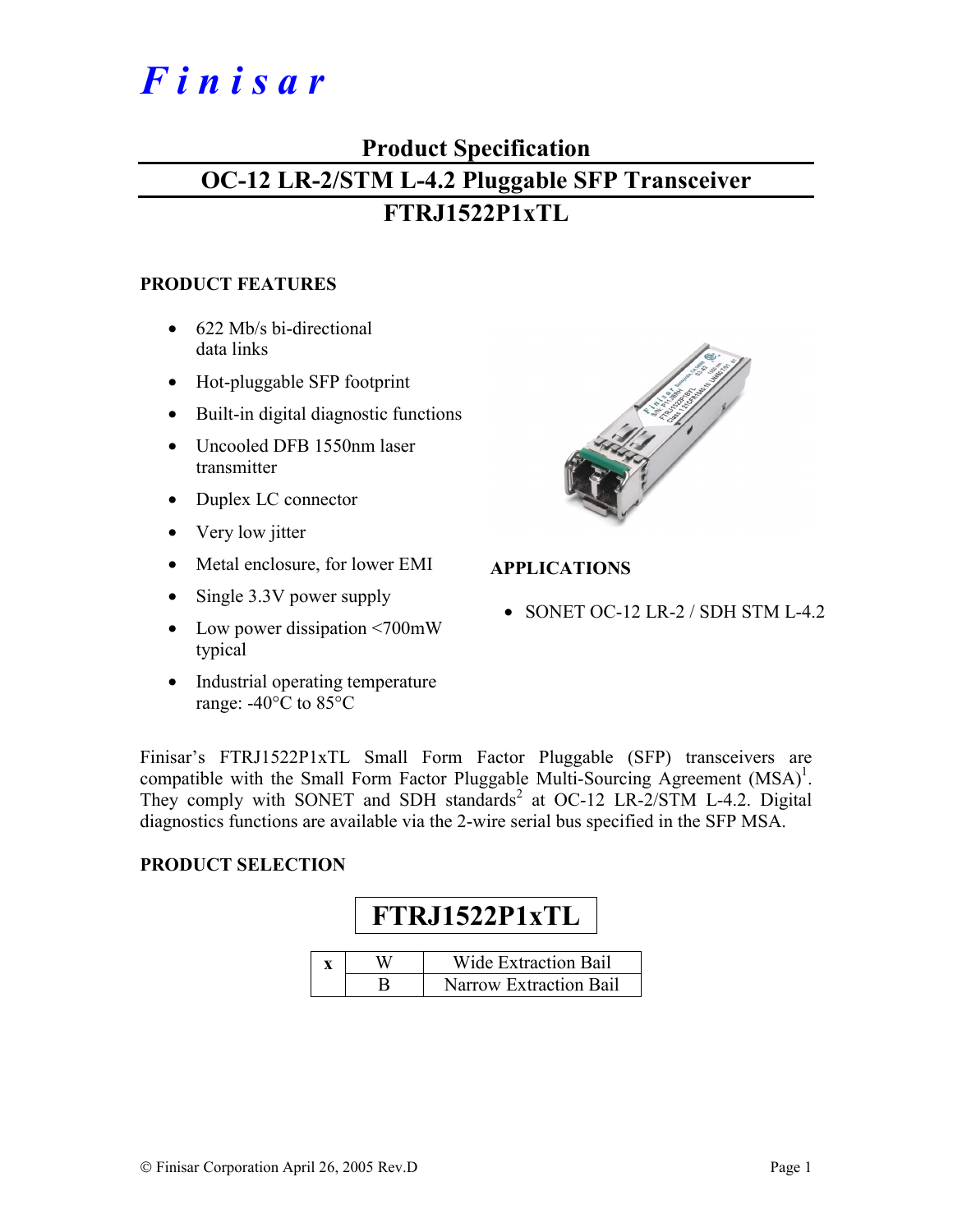| Pin            | <b>Symbol</b>           | <b>Name/Description</b>                                        | Ref. |
|----------------|-------------------------|----------------------------------------------------------------|------|
|                | $\rm V_{EET}$           | Transmitter Ground (Common with Receiver Ground)               |      |
| $\overline{2}$ | $T_{\rm FALLT}$         | Transmitter Fault. Not supported.                              |      |
| 3              | $T_{\text{DIS}}$        | Transmitter Disable. Laser output disabled on high or open.    | 2    |
| $\overline{4}$ | $\overline{MOD}$ DEF(2) | Module Definition 2. Data line for Serial ID.                  | 3    |
| 5              | $MOD$ DEF $(1)$         | Module Definition 1. Clock line for Serial ID.                 | 3    |
| 6              | $MOD$ $DEF(0)$          | Module Definition 0. Grounded within the module.               | 3    |
| 7              | Rate Select             | No connection required                                         | 4    |
| 8              | <b>LOS</b>              | Loss of Signal indication. Logic 0 indicates normal operation. | 5    |
| 9              | $\rm V_{EER}$           | Receiver Ground (Common with Transmitter Ground)               |      |
| 10             | $\rm V_{EER}$           | Receiver Ground (Common with Transmitter Ground)               |      |
| 11             | $\rm V_{EER}$           | Receiver Ground (Common with Transmitter Ground)               |      |
| 12             | RD-                     | Receiver Inverted DATA out. AC Coupled.                        |      |
| 13             | $RD+$                   | Receiver Non-inverted DATA out. AC Coupled.                    |      |
| 14             | $\rm V_{EER}$           | Receiver Ground (Common with Transmitter Ground)               |      |
| 15             | $V_{CCR}$               | Receiver Power Supply                                          |      |
| 16             | $V_{CCT}$               | <b>Transmitter Power Supply</b>                                |      |
| 17             | $\rm V_{EET}$           | Transmitter Ground (Common with Receiver Ground)               |      |
| 18             | $TD+$                   | Transmitter Non-Inverted DATA in. AC Coupled.                  |      |
| 19             | TD-                     | Transmitter Inverted DATA in. AC Coupled.                      |      |
| 20             | $V_{EET}$               | Transmitter Ground (Common with Receiver Ground)               |      |

#### **I. Pin Descriptions**

Notes:

1. Circuit ground is internally isolated from chassis ground.

- 2. Laser output disabled on  $T_{DIS} > 2.0V$  or open, enabled on  $T_{DIS} < 0.8V$ .
- 3. Should be pulled up with 4.7k 10kohms on host board to a voltage between 2.0V and 3.5V. MOD DEF(0) pulls line low to indicate module is plugged in.
- 4. Finisar FTRJ1522P1xTL transceivers operate without active control.
- 5. LOS is open collector output. Should be pulled up with 4.7k 10kohms on host board to a voltage between 2.0V and 3.5V. Logic 0 indicates normal operation; logic 1 indicates loss of signal.



**Pinout of Connector Block on Host Board**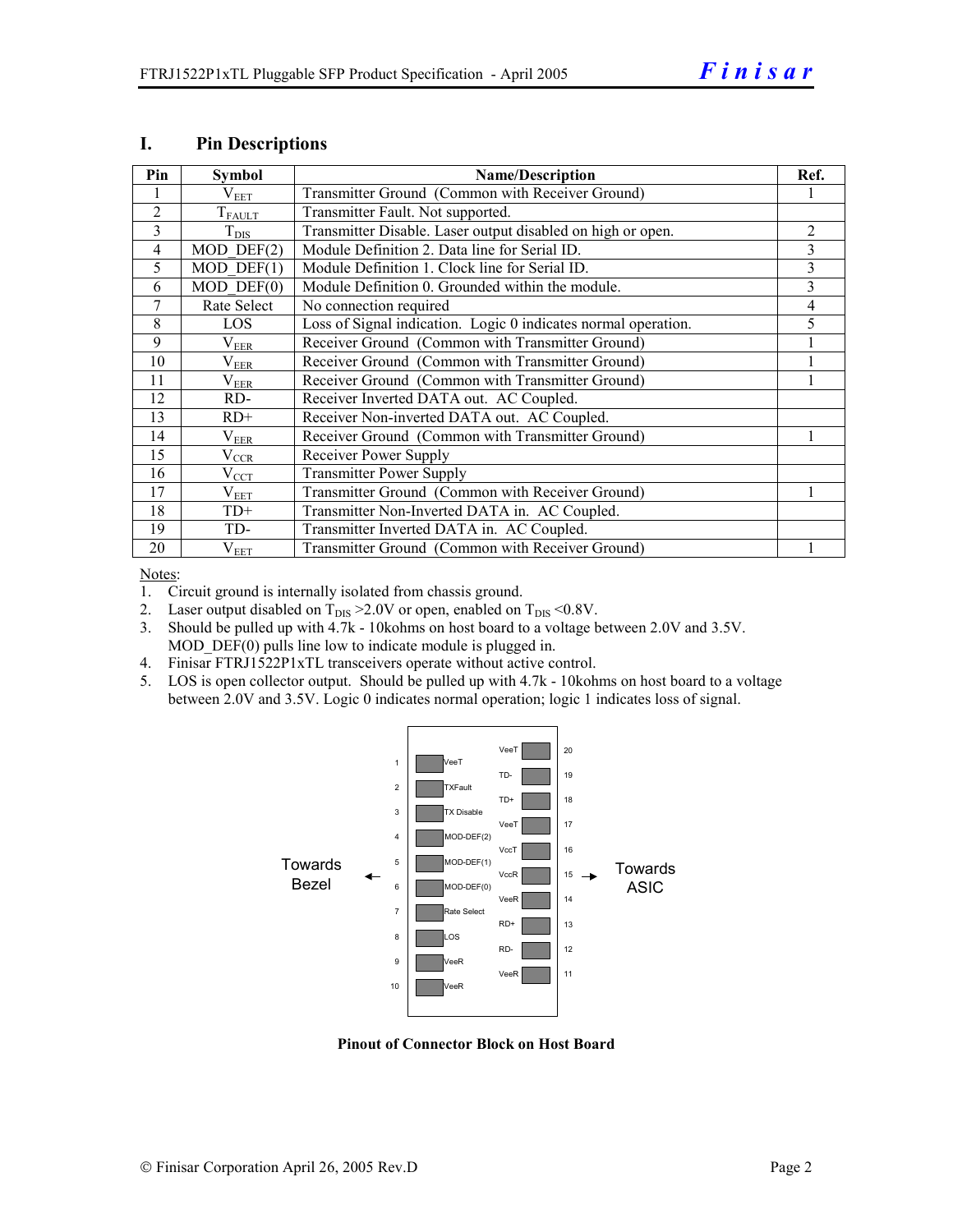#### **II. Absolute Maximum Ratings**

| Parameter                         | <b>Symbol</b> | Min    | Typ | Max | Unit          | Ref. |
|-----------------------------------|---------------|--------|-----|-----|---------------|------|
| Maximum Supply Voltage            | Vcc           | $-0.5$ |     |     |               |      |
| Storage Temperature               |               | -40    |     | 100 | $\circ$       |      |
| <b>Case Operating Temperature</b> | OP-           | $-40$  |     |     | $\sim$        |      |
| <b>Relative Humidity</b>          | RН            |        |     |     | $\frac{0}{0}$ |      |

#### **III.** Electrical Characteristics ( $T_{OP}$  = -40 to 85 °C,  $V_{CC}$  = 3.10 to 3.50 Volts)

| <b>Parameter</b>                    | <b>Symbol</b>          | Min         | <b>Typ</b> | Max          | Unit    | Ref.           |
|-------------------------------------|------------------------|-------------|------------|--------------|---------|----------------|
| <b>Supply Voltage</b>               | Vcc                    | 3.10        |            | 3.50         |         |                |
| <b>Supply Current</b>               | Icc                    |             |            | 300          | mA      |                |
| <b>Transmitter</b>                  |                        |             |            |              |         |                |
| Input differential impedance        | $R_{in}$               |             | 100        |              | Ω       | $\overline{2}$ |
| Single ended data input swing       | Vin, pp                | 250         |            | 1200         | mV      |                |
| Transmit Disable Voltage            | $\rm V_{D}$            | $Vec-1.3$   |            | Vcc          | V       |                |
| Transmit Enable Voltage             | $\rm V_{EN}$           | Vee         |            | $Vee+0.8$    | V       | 3              |
| <b>Transmit Disable Assert Time</b> |                        |             |            | 10           | $\mu$ s |                |
| Receiver                            |                        |             |            |              |         |                |
| Single ended data output swing      | Vout, pp               | 300         | 400        | 800          | mV      | $\overline{4}$ |
| Data rise/fall time                 | t,                     |             | 150        | 300          | ps      | 5              |
| <b>LOS</b> Fault                    | $V_{\text{LOS}}$ fault | $Vec - 0.5$ |            | $Vec_{HOST}$ | V       | 6              |
| <b>LOS Normal</b>                   | $V_{LOS\,norm}$        | Vee         |            | $Vee+0.5$    | V       | 6              |
| Power Supply Rejection              | <b>PSR</b>             | 100         |            |              | mVpp    | 7              |

Notes:

- 1. Non condensing.
- 2. AC coupled.
- 3. Or open circuit.
- 4. Into 100 ohm differential termination.
- 5.  $20 80 \%$
- 6. Loss Of Signal is LVTTL. Logic 0 indicates normal operation; logic 1 indicates no signal detected.
- 7. All transceiver specifications are compliant with a power supply sinusoidal modulation of 20 Hz to 1.5 MHz up to specified value applied through the power supply filtering network shown on page 23 of the Small Form-factor Pluggable (SFP) Transceiver MultiSource Agreement (MSA), September 14, 2000.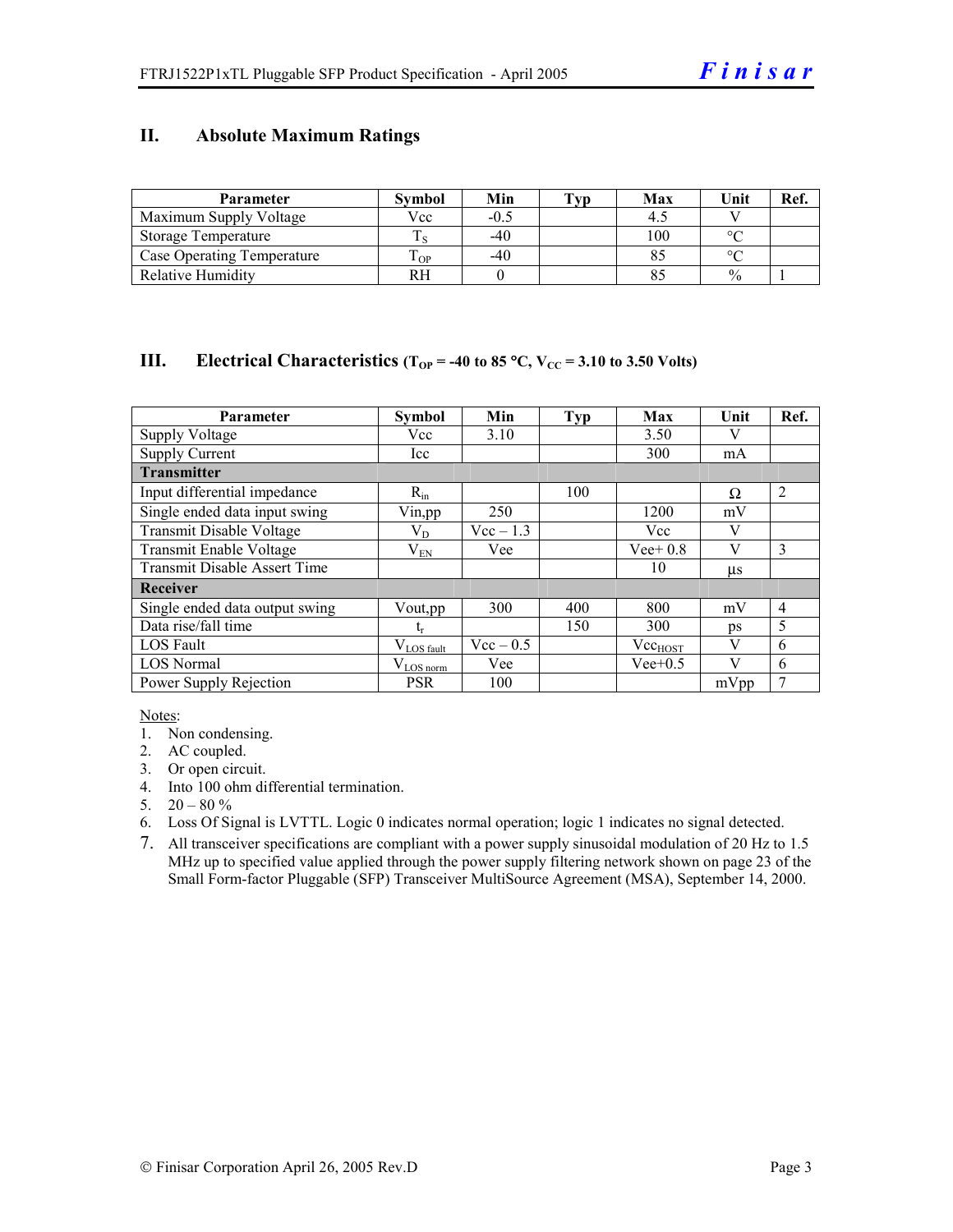| <b>Parameter</b>                 | <b>Symbol</b>     | Min   | Typ | Max            | Unit            | Ref.           |  |
|----------------------------------|-------------------|-------|-----|----------------|-----------------|----------------|--|
| <b>Transmitter</b>               |                   |       |     |                |                 |                |  |
| Output Opt. Pwr: 9/125 SMF       | $P_{\text{OUT}}$  | $-3$  |     | $\mathfrak{D}$ | d <sub>Bm</sub> | $\mathbf{1}$   |  |
| Optical Wavelength               | λ                 | 1480  |     | 1580           | nm              |                |  |
| Spectral Width (-20 dB)          | $\sigma$          |       |     |                | nm              |                |  |
| <b>Optical Extinction Ratio</b>  | ER                | 10    |     |                | dB              |                |  |
| Optical Rise/Fall Time           | $t_r / t_f$       |       |     | 300            | ps              | $\overline{2}$ |  |
| <b>Relative Intensity Noise</b>  | <b>RIN</b>        |       |     | $-120$         | dB/Hz           |                |  |
| Generated Jitter (peak to peak)  | $J_{TX}p-p$       |       |     | 0.07           | UI              | 3              |  |
| Generated Jitter (rms)           | $J_{TX}$ rms      |       |     | 0.007          | UI              | 3              |  |
| Mask Margin                      |                   |       | 20% |                |                 |                |  |
| Receiver                         |                   |       |     |                |                 |                |  |
| Average Rx Sensitivity           | $R_{SENS1}$       | $-28$ |     | $-8$           | dBm             | $\overline{4}$ |  |
| Maximum Input Power              | $P_{\text{MAX}}$  | $-8$  |     |                | dBm             |                |  |
| <b>Optical Center Wavelength</b> | $\lambda_{\rm C}$ | 1260  |     | 1600           | nm              |                |  |
| LOS De-Assert                    | LOS <sub>D</sub>  |       |     | $-28$          | dBm             |                |  |
| <b>LOS Assert</b>                | LOS <sub>A</sub>  | $-45$ |     |                | dBm             |                |  |
| <b>LOS Hysteresis</b>            |                   | 0.5   |     |                | dB              |                |  |
| Max Receiver Reflectance         | $Rx_R$            |       |     | $-27$          | dВ              |                |  |

#### **IV.** Optical Characteristics ( $T_{OP}$  = -40 to 85 °C,  $V_{CC}$  = 3.10 to 3.50 Volts)

Notes:

1. Class 1 Laser Safety per FDA/CDRH and EN (IEC) 60825 regulations.

2. Unfiltered, 20-80%

- 3. Jitter measurements taken using Agilent OMNIBERT 718 in accordance with GR-253.
- 4. With worst-case extinction ratio. Measured with a PRBS  $2^{23}$ -1 test pattern.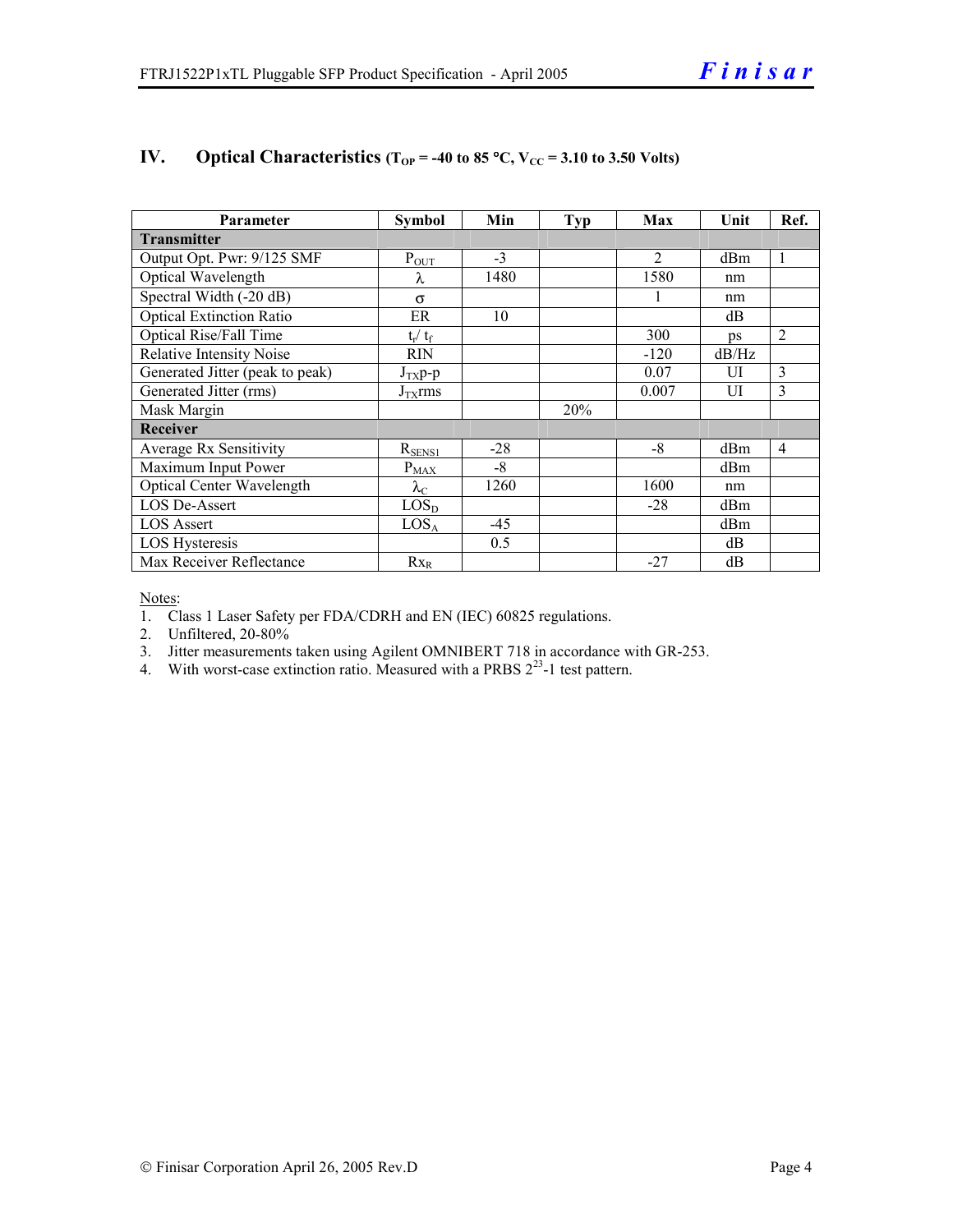#### **V. General Specifications**

| Parameter                     | <b>Symbol</b> | Min | $\mathbf{Typ}$ | Max        | <b>Units</b> | Ref. |
|-------------------------------|---------------|-----|----------------|------------|--------------|------|
| Data Rate                     | BR            | 622 |                | 622        | Mb/sec       |      |
| <b>Bit Error Rate</b>         | <b>BER</b>    |     |                | $10^{-12}$ |              |      |
| Max. Supported Link Length on | $L_{MAX4}$    |     | 80             |            | km           |      |
| $9/125$ µm SMF @ OC-12        |               |     |                |            |              |      |

Notes:

- 1. Compliant with SONET and SDH at the OC-12 LR-2/STM L-4.2.
- 2. Tested with a PRBS  $2^{23}$ -1 test pattern.
- 3. Attenuation of 0.275 dB/km is used for the link length calculations (per GR-253 CORE). Distances are indicative only. Please refer to the Optical Specifications in Table IV to calculate a more accurate link budget based on specific conditions in your application.

#### **VI. Environmental Specifications**

Finisar 1550nm SFP transceivers have an industrial operating temperature range from –40°C to +85°C case temperature.

| Parameter                  | Svmbol | Min | $\mathbf{T}_{\mathbf{V}\mathbf{p}}$ | Max | <b>Units</b> | Ref. |
|----------------------------|--------|-----|-------------------------------------|-----|--------------|------|
| Case Operating Temperature | ' op   | -40 |                                     |     | $\circ$      |      |
| Storage Temperature        | ⊥ sto  | -40 |                                     | 100 | $\sim$       |      |

#### **VII. Regulatory Compliance**

Finisar transceivers are Class 1 Laser Products and comply with US FDA regulations. These products are certified by TÜV and CSA to meet the Class 1 eye safety requirements of EN (IEC) 60825 and the electrical safety requirements of EN (IEC) 60950. Copies of certificates are available at Finisar Corporation upon request.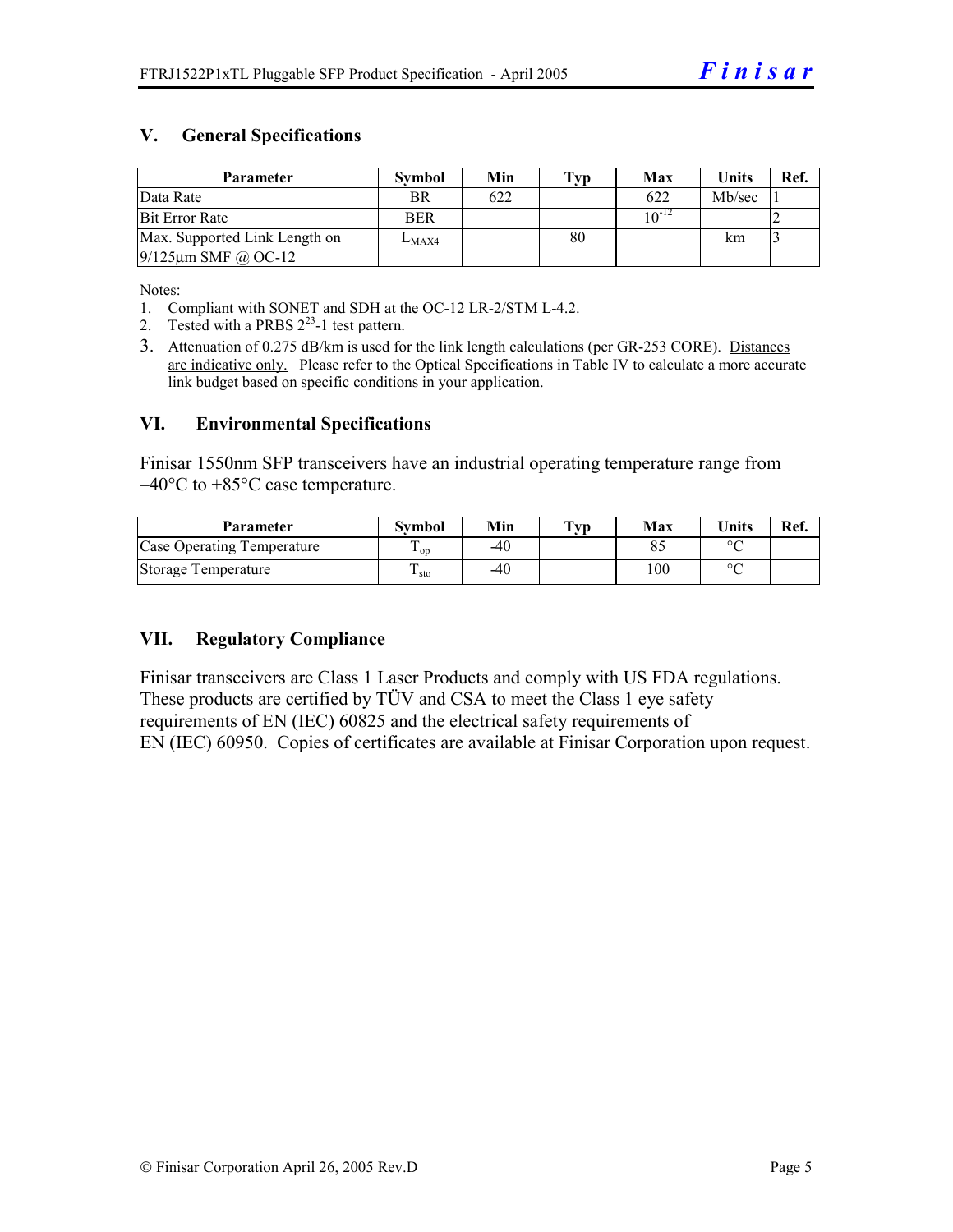#### **VIII. Digital Diagnostic Functions**

Finisar FTRJ1522P1xTL SFP transceivers support the 2-wire serial communication protocol as defined in the SFP MSA<sup>1</sup>. It is very closely related to the  $E^2$ PROM defined in the GBIC standard, with the same electrical specifications.

The standard SFP serial ID provides access to identification information that describes the transceiver's capabilities, standard interfaces, manufacturer, and other information.

Additionally, Finisar SFP transceivers provide a unique enhanced digital diagnostic monitoring interface, which allows real-time access to device operating parameters such as transceiver temperature, laser bias current, transmitted optical power, received optical power and transceiver supply voltage. It also defines a sophisticated system of alarm and warning flags, which alerts end-users when particular operating parameters are outside of a factory-set normal range.

The SFP MSA defines a 256-byte memory map in  $E^2$ PROM that is accessible over a 2-wire serial interface at the 8 bit address 1010000X (A0h). The digital diagnostic monitoring interface makes use of the 8 bit address 1010001X (A2h), so the originally defined serial ID memory map remains unchanged. The interface is identical to, and is thus fully backward compatible with both the GBIC Specification and the SFP Multi Source Agreement. The complete interface is described in Finisar Application Note AN-2030: "Digital Diagnostics Monitoring Interface for SFP Optical Transceivers".

The operating and diagnostics information is monitored and reported by a Digital Diagnostics Transceiver Controller (DDTC) inside the transceiver, which is accessed through a 2-wire serial interface. When the serial protocol is activated, the serial clock signal (SCL, Mod Def 1) is generated by the host. The positive edge clocks data into the  $SFP$  transceiver into those segments of the  $E^2$ PROM that are not write-protected. The negative edge clocks data from the SFP transceiver. The serial data signal (SDA, Mod Def 2) is bi-directional for serial data transfer. The host uses SDA in conjunction with SCL to mark the start and end of serial protocol activation. The memories are organized as a series of 8-bit data words that can be addressed individually or sequentially.

For more information, please see the SFP MSA documentation<sup>1</sup> or Finisar Application Note AN-2030.

Digital diagnostics for the FTRJ1522P1xTL are externally calibrated by default.

Please note that evaluation board FDB-1018 is available with Finisar ModDEMO software that allows simple to use communication over the 2-wire serial interface.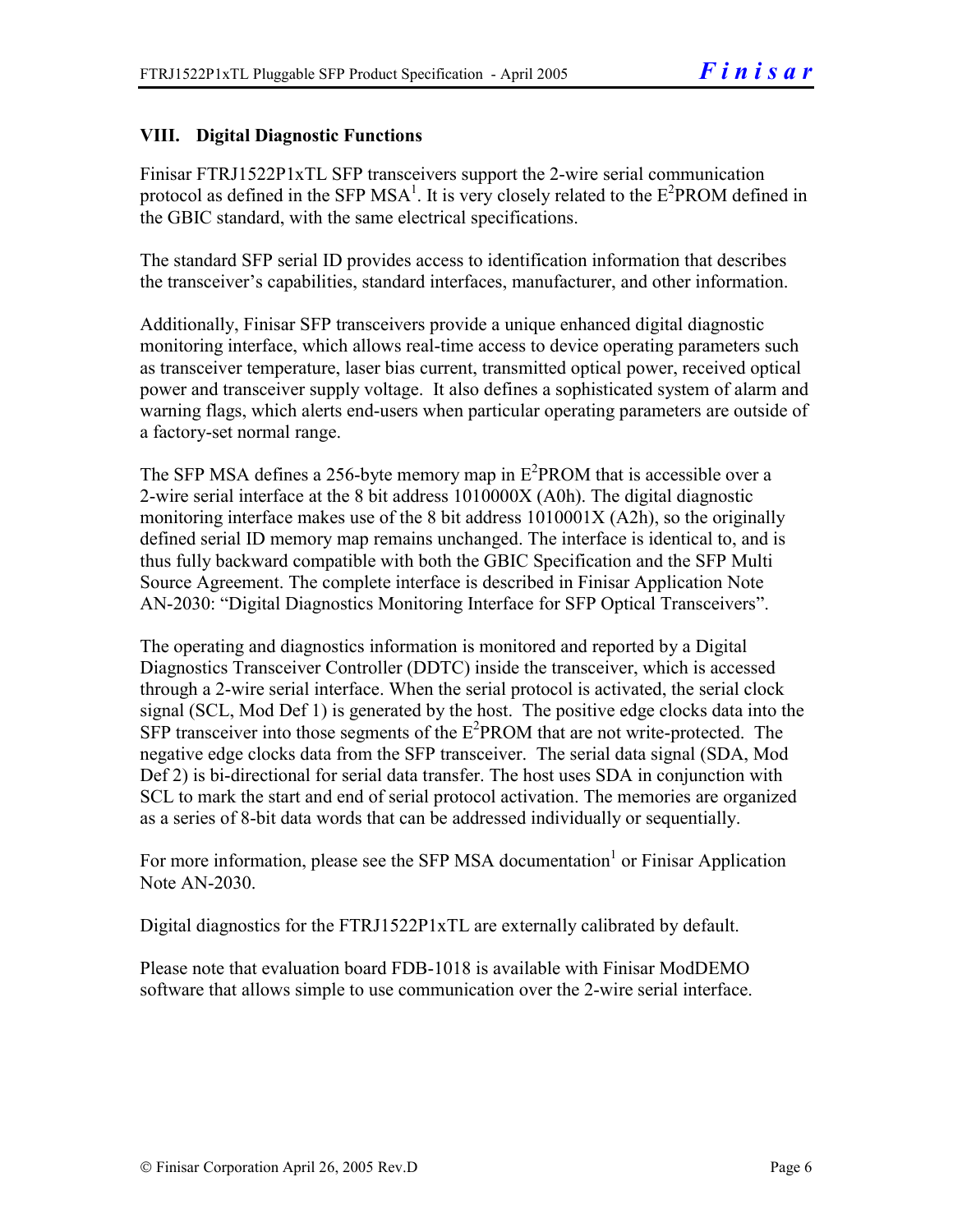#### **IX. Mechanical Specifications**

Finisar's Small Form Factor Pluggable (SFP) transceivers are compatible with the dimensions defined by the SFP Multi-Sourcing Agreement (MSA)<sup>3</sup>.



### **FTRJ1522P1BTL**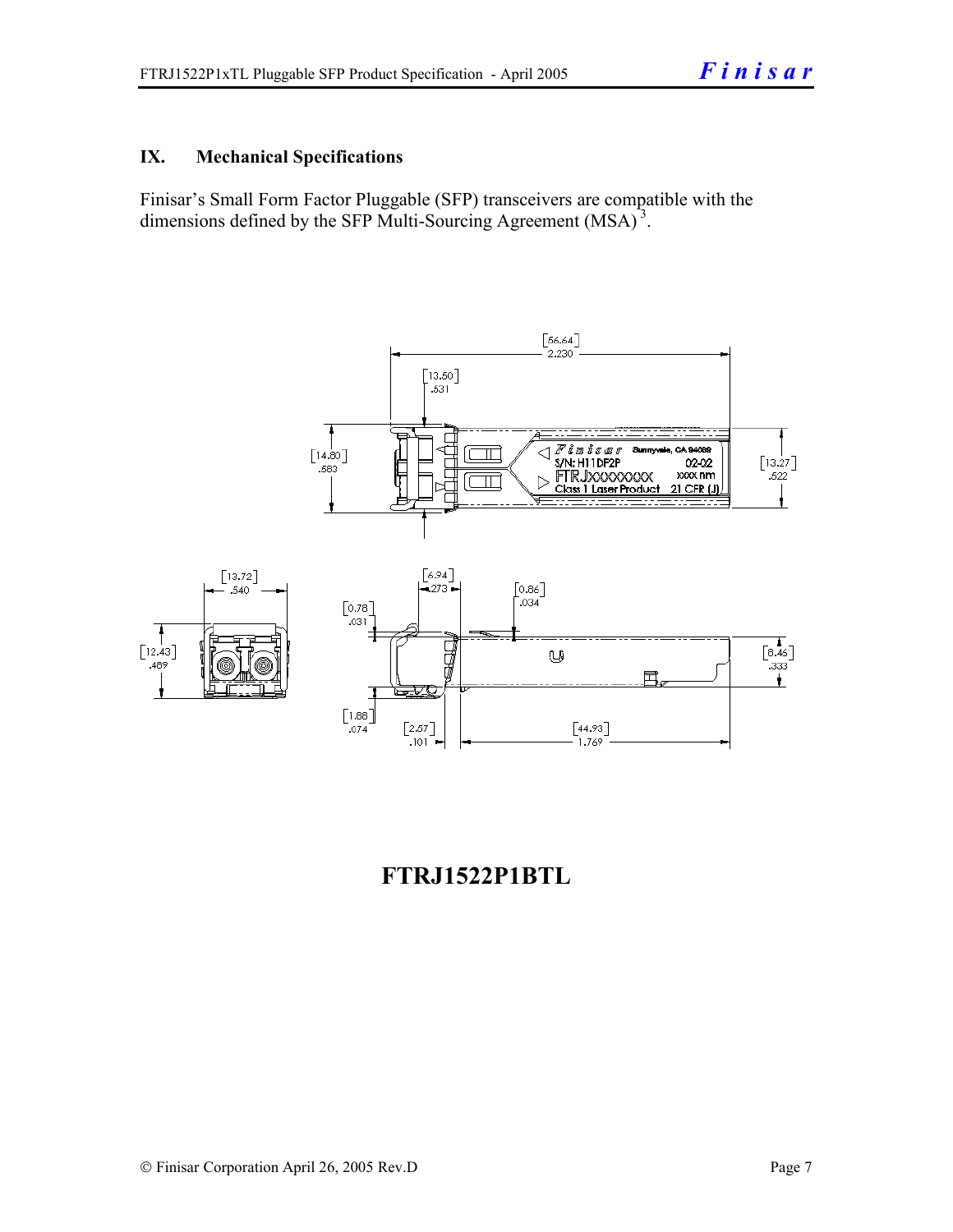



### **FTRJ1522P1WTL**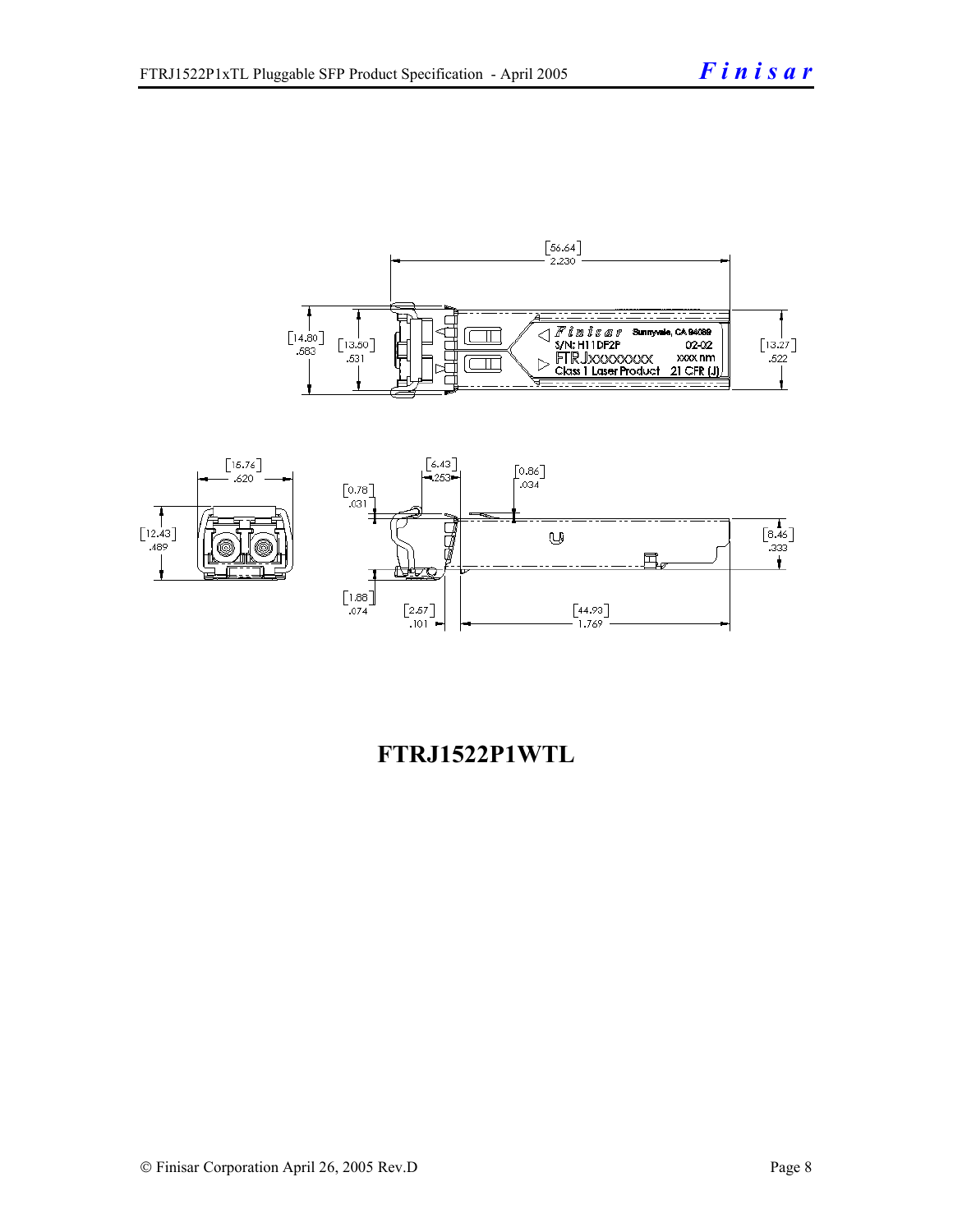#### **X. PCB Layout and Bezel Recommendations**

 $\hat{\triangle}$ Through Holes are Unplated  $\Delta$ atum and Basic Dimension Established by Customer  $\triangle$ Rads and Vias are Chassis Ground, 11 Places

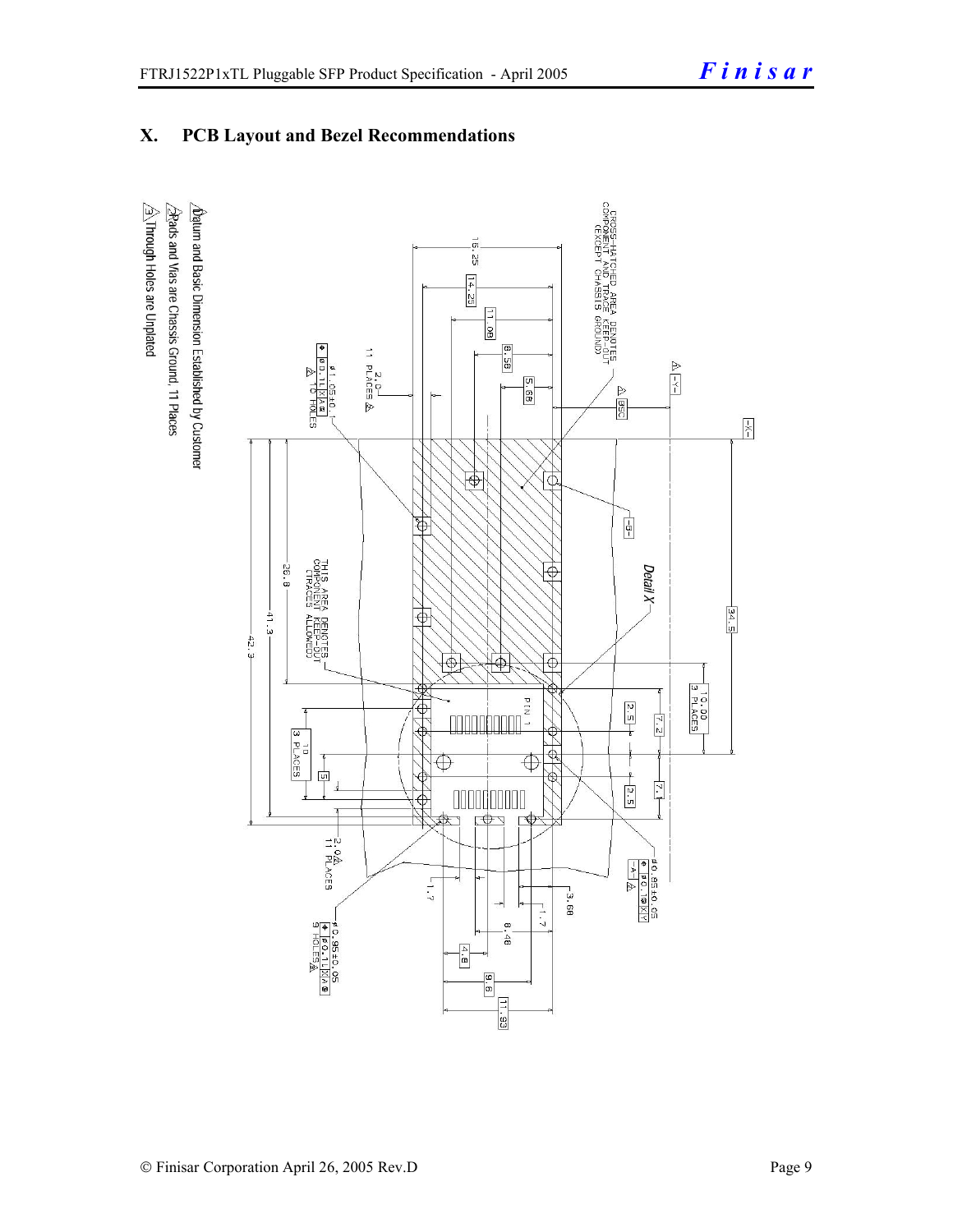

NOTES:

- $\triangle$  MINIMUM PITCH ILLUSTRATED, ENGLISH DIMENSIONS ARE FOR REFERENCE ONLY
- 2. NOT RECOMMENDED FOR PCI EXPANSION CARD APPLICATIONS